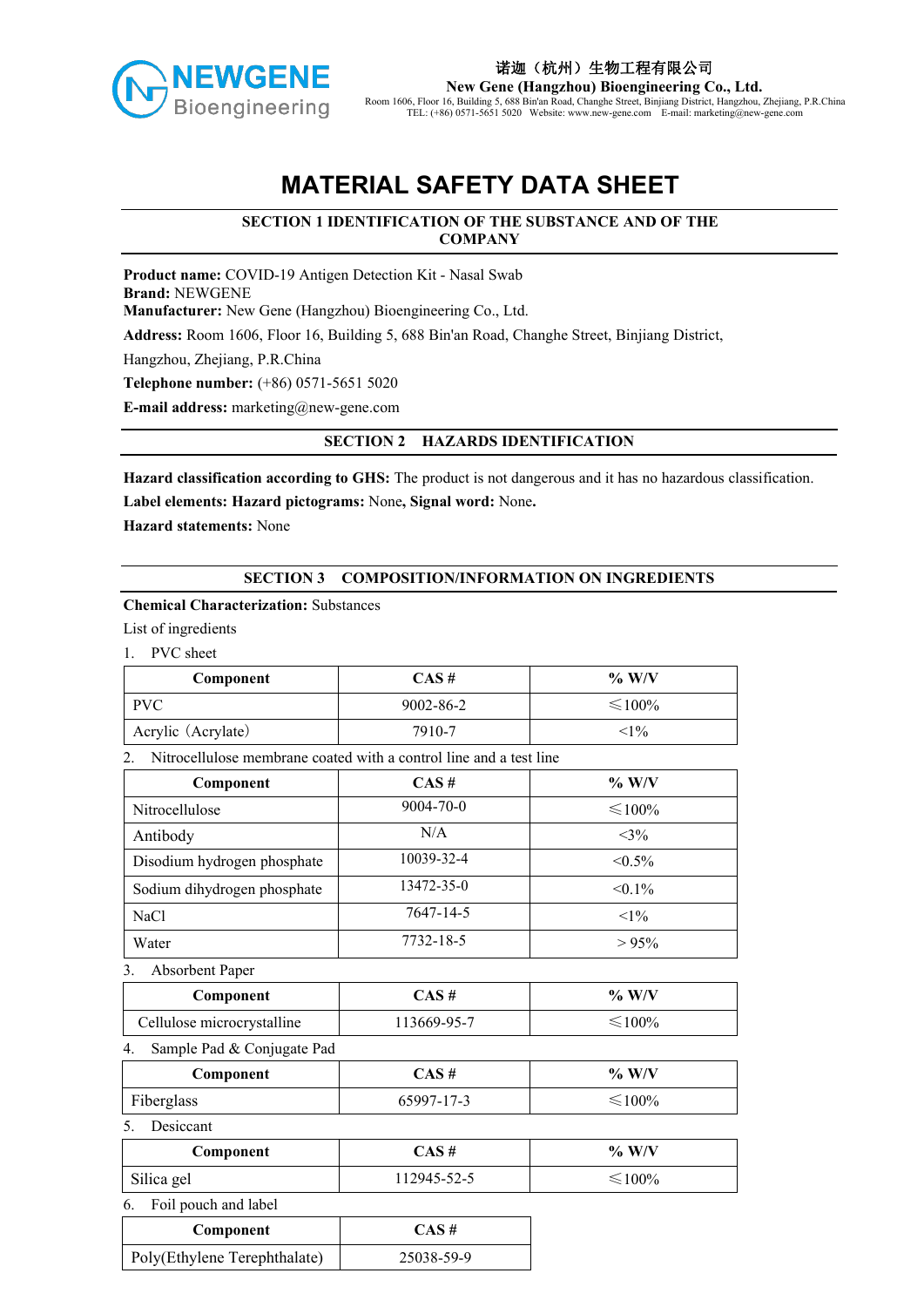

**New Gene (Hangzhou) Bioengineering Co., Ltd.**

Room 1606, Floor 16,Building 5, 688 Bin'an Road, Changhe Street, Binjiang District, Hangzhou, Zhejiang, P.R.China TEL: (+86) 0571-5651 5020 Website: www.new-gene.com E-mail: marketing@new-gene.com

| Aluminium                        | 7429-90-5     |              |
|----------------------------------|---------------|--------------|
| Polypropylene                    | N/A           |              |
| Sample Extraction Solution<br>7. |               |              |
| Component                        | CAS#          | $\%$ W/V     |
| Tris                             | $77 - 86 - 1$ | $<1\%$       |
| <b>NaCl</b>                      | 7647-14-5     | $<1\%$       |
| Bovine serum albumin             | 9048-46-8     | $<1\%$       |
| Casein                           | 9000-71-9     | $<1\%$       |
| Water                            | 7732-18-5     | $> 95\%$     |
| Sample Extraction Tube<br>8.     |               |              |
| Component                        | CAS#          | $\%$ W/V     |
| Polyethylene                     | 9002-88-4     | $\leq 100\%$ |

The unit does not contain any human source material.

## **SECTION 4 FIREFIGHTING MEASURES**

**Extinguishing Media:** Water, carbon dioxide, multipurpose dry chemical or halon-fire extinguisher.

**Unusual Fire and Explosion Hazards:** None.

**Special Protective Equipment for Fire-fighter:** Wear self-contained breathing apparatus for fire fighting if necessary.

#### **SECTION 5 ACCIDENTAL RELEASE MEASURES**

**Personal precautions, protective equipment and emergency procedures:** The composition doesn't contain chemicals or materials harmful to the human body.

**Environmental Precautions:** The composition doesn't contain chemicals ormaterials harmful to the environment.

**Methods and material for containment and cleaning up:** Absorb with liquid-binding material (absorbent paper, sand, universal binders, sawdust, etc.) and remove.

# **SECTION 6 HANDLING AND STORAGE**

**Precautions for handling:** Wash the hand thoroughly after handling.

**Information about protection against explosions and fires:** This solution is not flammable

**Precautions for storage:** Store at 2-30°C in original sealed package.

#### **SECTION 7 PHYSICAL AND CHEMICAL PROPERTIES**

**Appearance, Color, Odor:** transparent colorless odorless liquid **pH:** no data available **Boiling Point:** no data available **Melting Point:** no data available **Flash Point:** no data available **Ignition temperature:** no data available **Low Explosion Limit:** no data available **High Explosion Limit:** no data available **Vapor pressure (kPa):** No data available. **Vapor density (air = 1):** No data available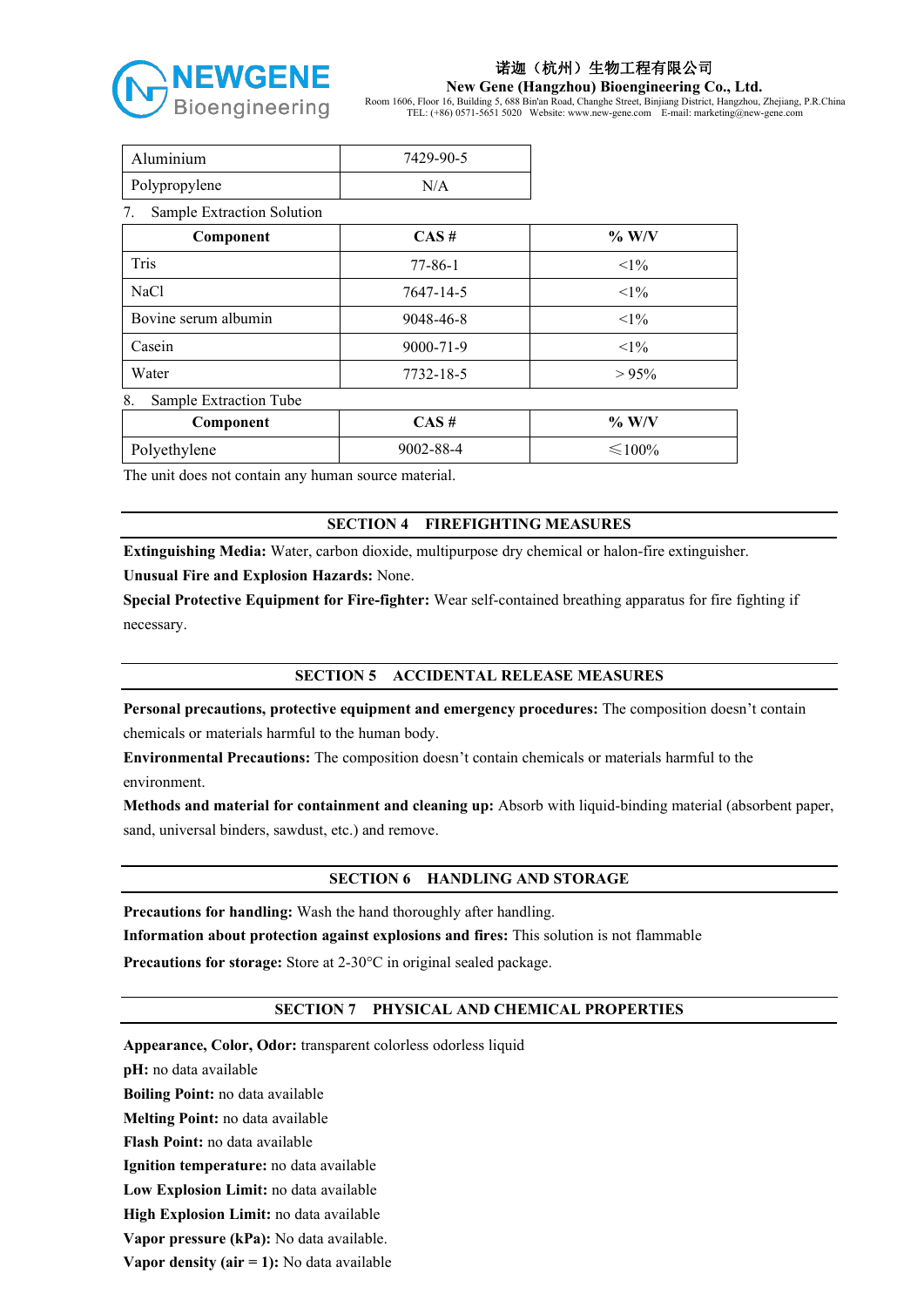

**New Gene (Hangzhou) Bioengineering Co., Ltd.**

Room 1606, Floor 16,Building 5, 688 Bin'an Road, Changhe Street, Binjiang District, Hangzhou, Zhejiang, P.R.China TEL: (+86) 0571-5651 5020 Website: www.new-gene.com E-mail: marketing@new-gene.com

**Relative density (water = 1):** No data available **Solubility (mg/L):** No data available. **Octanol/water partition coefficient:** No data available **Auto-ignition temperature (°C):** No data available **Decomposition temperature (°C):** No data available **Viscosity:** No data available **Others: Resistance value:** No data available

#### **SECTION 8 STABILITY AND REACTIVITY**

**Stability:** Stable under recommended storage conditions.

**Possibility of hazardous reactions:** No data available.

**Incompatible materials:** Strong oxides, strong acids, strong bases.

**Hazardous decomposition products:** Under norm conditions of storage and use, hazardous decomposition

products should not be produced.

**Conditions to Avoid:**Excessive heat, direct sunlight exposure

#### **SECTION 9 TOXICOLOGICAL INFORMATION**

**Acute Toxicity: LD/LC50 values that are relevant for classification:** no data available

**Sensitisation:** no data available

**Chronic Toxicity (Target Organ Effects):** no data available

**Reproductive and Developmental Toxicity:** no data available

**Carcinogenicity:** No component of this product present at levels greater than or equal to 0.1% is identified as probable, possible or confirmed human carcinogen by IARC.

#### **Potential Health Effects:**

Inhalation: no data available

Ingestion: no data available.

Skin: no data available.

Eyes: no data available.

#### **SECTION 10 ECOLOGICAL INFORMATION**

Toxicity: This solution doesn't contain toxic chemicals or materials.

**Bioaccumulative potential:** This solution doesnot contain chemicals that have known bio-accumulative potential. **Mobility in soil:**Product mobility in soil is low.

**Persistence and Degradability:** no data available

**Ecotoxicity effects:** no data available

**Further Information on Ecology:** no data available

**Other adverse effects:** no data available

#### **SECTION 11 DISPOSAL CONSIDERATIONS**

**Disposal considerations:** The solution can be discarded with household waste.

#### **SECTION 12 TRANSPORT INFORMATION**

**Land Transport (ADR/RID):** Not dangerous goods.

**Air Transport (ICAO/IATA):** Not dangerous goods.

**Maritime Transport (IMO-IMDG):** Not dangerous goods.